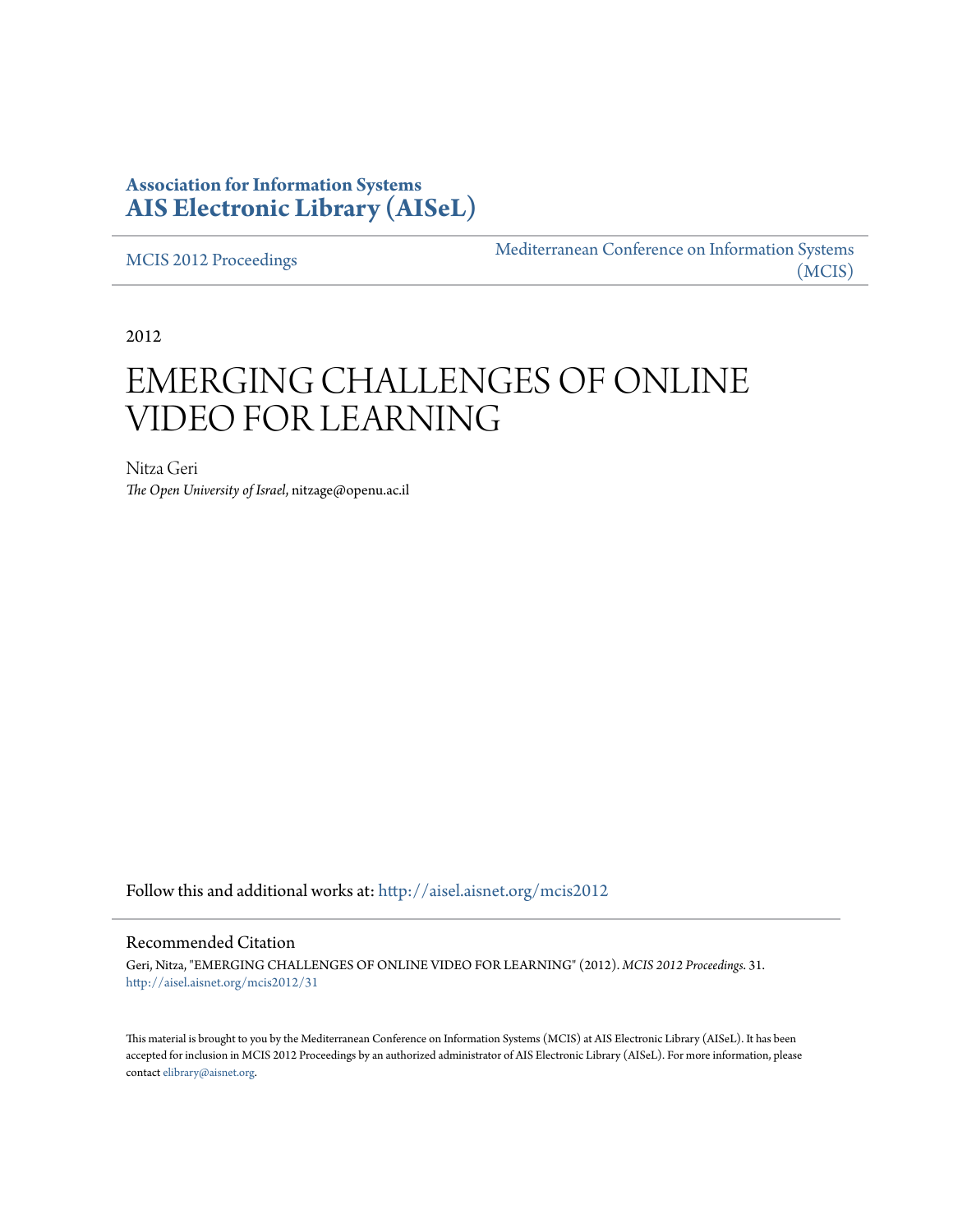# EMERGING CHALLENGES OF ONLINE VIDEO FOR LEARNING

 Geri, Nitza, The Open University of Israel, University Road 1, 43107 Raanana, Israel, nitzage@openu.ac.il

### Abstract

*The relatively low cost of producing and consuming online videos, and the ubiquity of the internet, enable their application for various sorts of instruction. As the trend of using web-based video for instruction strengthens, new challenges emerge, and it is important to examine the implications of online video availability on learner retention and achievement. Despite the flexibility online video lectures offer, it seems that people prefer face-to-face instruction. From an attention economy perspective, it may be harder to concentrate while watching online videos. Furthermore, in educational environments, students may procrastinate watching the videos until the end of the semester. This procrastination leads to overload, and makes students more susceptible to failure and even dropping out from their studies.* 

*The purpose of this research-in-progress is to examine the implications of online video use in distance and blended learning on student retention and achievement. Its interdisciplinary theoretical basis draws on research in information systems, psychology, and education. Data analytics is used as the main methodology for analyzing student grades and their retention records. The study takes place at the Open University of Israel, where video lectures are being gradually introduced to courses since 2009. Two preliminary exploratory studies indicate that there may be unforeseen opportunities and challenges related to the availability of online video. The research conclusions will contribute insights for effective integration of online video in distance learning processes, or as a supplement to face-toface instruction, as well as professional training, and lifelong learning.* 

*Keywords: Online video lectures, Attention economy, Information overload, Procrastination, effectiveness of instructional technologies.*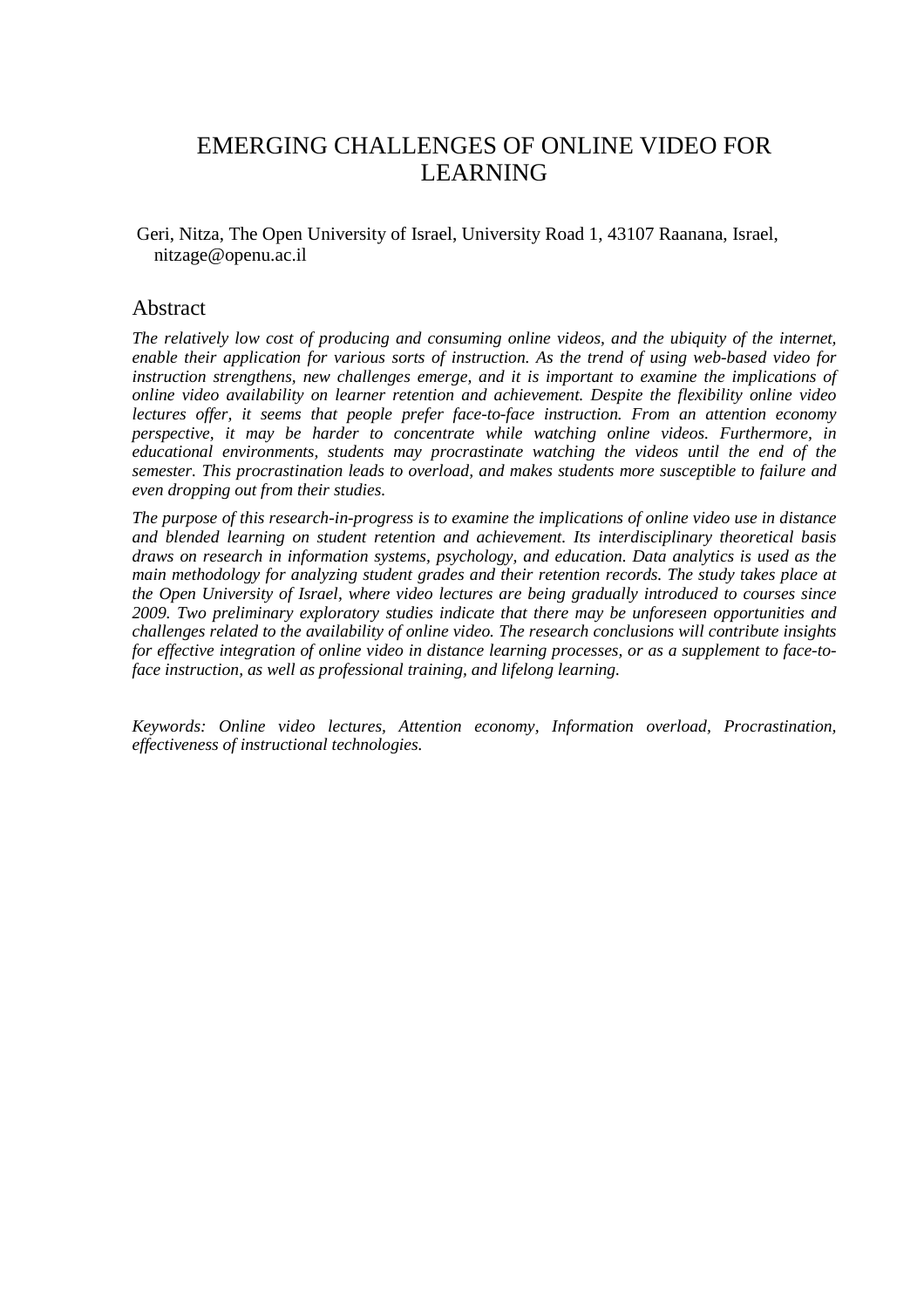## **1 INTRODUCTION**

Online videos are increasingly being used in distance learning, due to their affordability and availability (Copley, 2007). The concept of distance learning has been around at least since the late 19th century, and was based on correspondence via mail (Moore & Kearsley, 2011). With the extended availability of more communication channels and technologies, such as radio and television, they have also been utilized for distance learning. The internet provided distance learning with even more powerful communication channels, and increased its potential. Online learning has grown considerably in recent years, and it is used in many academic institutions, at least partially, instead of face-to-face instruction (Hiltz & Turoff, 2005). Nevertheless, not enough thought has been given to the implications of this fundamental change (Hirschheim, 2005), in particular, on student retention, which is a primary challenge of distance learning (Simpson, 2003; Woodley, 2004).

Distance learning enables flexibility of time, place, and pace of learning. Contemporary technologies, particularly instant worldwide connectivity through the internet, provide organizations and individuals with convenient opportunities for deploying distance learning. However, studying in a distancelearning environment is considered harder compared to face-to-face frameworks. Much of the difficulty is attributed to the lack of social interaction (Eastmond, 1995; Salmon, 2004).

Online video offers students a rich learning experience similar to traditional in-class learning. Students can hear the voice, and see the face and gestures of the instructor. Usually, there are other visual elements, such as presentations. Sometimes students may see some of their classmates, and in synchronous sessions they may interact with the instructor and their peers in real time. Therefore, online video lectures have the potential to increase both student retention and their achievements in distance as well as in blended learning environments. However, students seem reluctant to adopt video-based online learning. Prior research indicates that most students prefer traditional in-class studying, even when they are offered a rich e-learning environment that includes video lectures, exercises and personal online tutoring (Guri-Rosenblit, 2005, 2009). Hence, it is important to study the adoption of online video-based distance learning, and the impact of online lecture availability on student retention and achievement.

Online video may help students who cannot attend class (Wieling & Hofman, 2010), and there is a growing phenomenon of both traditional and distance learning academic institutes that provide their students with access to recorded lectures via the internet. Furthermore, interactivity, which was rarely offered to students in the past, may increase the effectiveness of these videos. A study by Zhang, Zhou, Briggs, and Nunamaker (2006) compared three e-learning environments and one traditional classroom setting, and their findings indicated that the effectiveness of video learning was contingent upon providing the students with interactive video sessions. The need for some sort of active engagement of students in learning is stressed by Cherrett, Wills, Price, Maynard, and Dror (2009), who suggested that passive observation of video lectures, is not cognitively captivating and challenging, making it less effective for learning. Learning activities, which are intended to challenge the viewers and make them cognitively effective, may not necessarily involve the instructor (Dror, Schmidt, & O'connor, 2011), and may include taking notes, answering online quizzes, or preparing assignments.

Until recently, discussion boards were considered as one of the primary tools of e-learning (Harman  $\&$ Koohang, 2005), there was not much use of online video for learning (Nachmias & Ram, 2009), and few studies dealt with it. Whatley and Ahmad (2007) summarized various ways of using video for supporting teaching and learning, and described their own use of online video for recording summary lectures to aid students in their revision of face-to-face lectures. Brecht and Ogilby (2008) investigated video lectures that were used to support a traditional classroom course, and their results indicated that these videos might have helped the students pass the course.

Online videos can also have a negative impact on learning. Students may tend to skip more face-toface sessions because they rely on the videos. From an attention economy perspective (Davenport & Beck, 2001), it may be harder to concentrate while watching online videos. It might also be harder to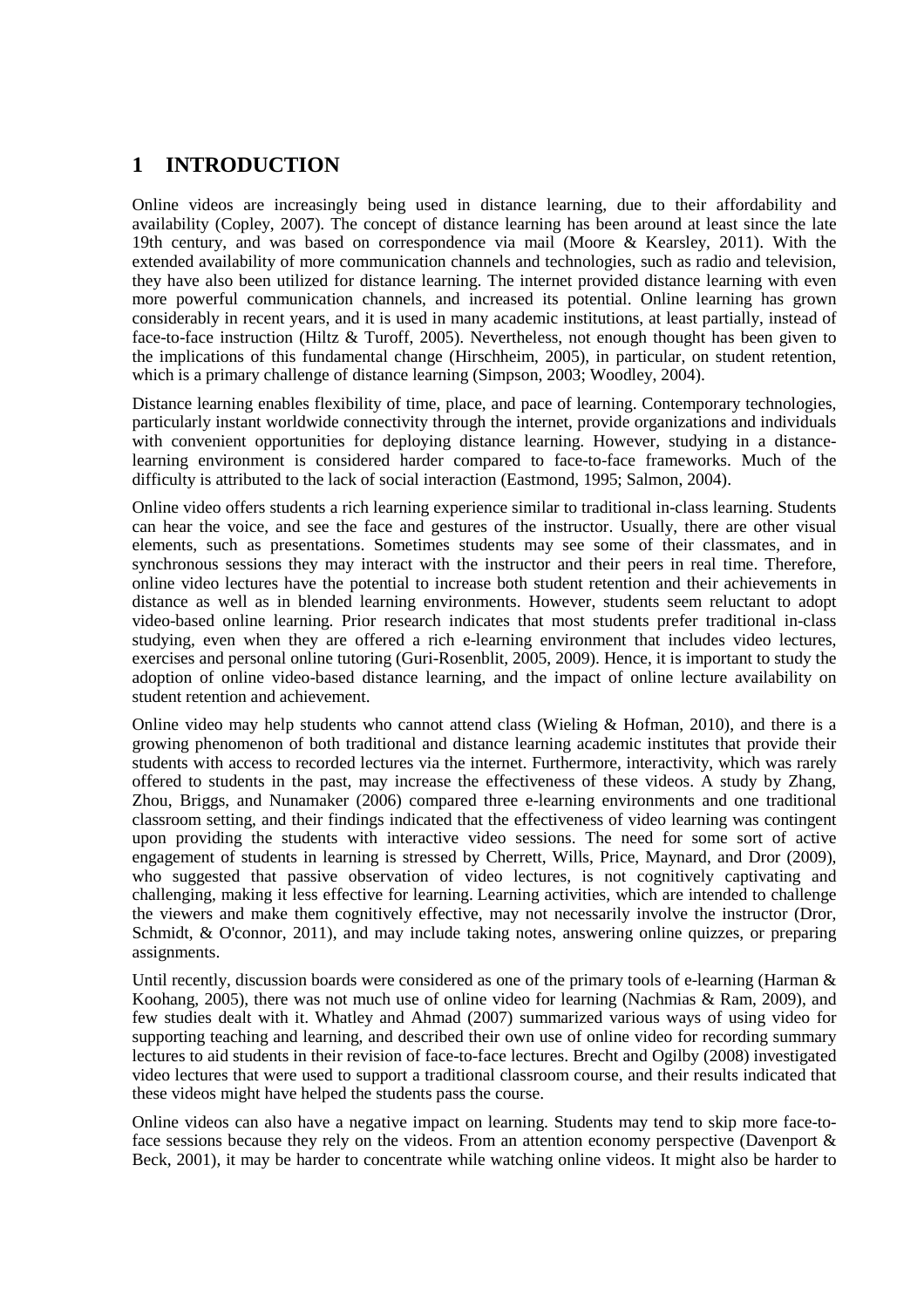find the time to watch them and lead students to procrastinate and let the unwatched videos accumulate until the end of the semester (Ariely & Wertenbroch, 2002; Gafni & Geri, 2010; Van Eerde, 2003). This leads to overload, and makes students more susceptible to failure and even dropping out from their studies.

The theoretical basis of this interdisciplinary research-in-progress includes information systems, psychology, and education. The purpose of this study is to examine the implications of online video use in distance and blended learning on student retention and achievement. The study takes place at the Open University of Israel, where video lectures are being gradually introduced to courses since 2009. The next section briefly describes two preliminary exploratory studies that indicated that there may be unforeseen opportunities and challenges related to the availability of online video. The third section describes the methodology, which is based on data analytics, and outlines the research planned stages. The fourth section concludes the paper with theoretical and practical anticipated implications.

# **2 PRELIMINARY FINDINGS: TWO EXPLORATORY STUDIES**

Two preliminary exploratory studies investigated the adoption rate of online video-based distance learning, and the impact of the availability of online video lectures on student retention and on their achievements.

The first study (Geri, 2011) examined the adoption of interactive online video-based distance learning in two introductory courses at the Open University of Israel. The adoption was examined during the first six semesters in which the videos were offered. The study found that only 7% of the 19,000 student decisions were to enroll to the interactive video-based study group, although the online video lectures were perceived as excellent and the students were aware of their high quality. These results demonstrated that students preferred face-to-face learning. Further examination of the video lectures' impact on the achievements and perseverance of overseas students did not reveal statistically significant improvement in their performance. Geri (2011) suggested that these findings might be attributed to the introductory nature of the examined courses, and they might not be applicable to more advanced courses, or to more experienced students. Therefore, the second study investigated overseas experienced students.

The second study (Geri, 2012) compared the retention and achievements of 64 overseas students enrolled to a financial theory compulsory course, which is considered difficult. Students tend to study this course only after successfully completing other courses. The results indicated that before the introduction of online video, most of the students who failed the course dropped out from the program immediately after failing the course. In contrast, after the introduction of video to the course, nearly all the students who failed continued their studies. These findings suggested that online video lectures might increase experienced students' retention, even though their achievements were not significantly affected by the availability of the video lectures.

Another study, which was conducted at the Open University by Steimberg et al. (2010), examined general attitudes of students toward video lectures in ten courses, and indicated that 93.6% of the students thought that viewing the online videos might improve their understanding of the learning materials. Steimberg et al. (2010) measured perceptions, whereas the abovementioned exploratory studies (Geri, 2011, 2012), as well as this ongoing research, measure actual student grades and their retention records.

# **3 METHODOLOGY AND THE RESEARCH PLAN**

The primary methodology of this study is data analytics, which is a growing trend in research (Hershkovitz & Nachmias, 2009; Ravid, Bar-Ilan, Baruchson-Arbib, & Rafaeli, 2007) as well as in business environments (LaValle, Lesser, Shockley, Hopkins, & Kruschwitz, 2011). The study is mainly quantitative, but it also includes some qualitative observations, based on interactions with instructors involved with web-based video lectures.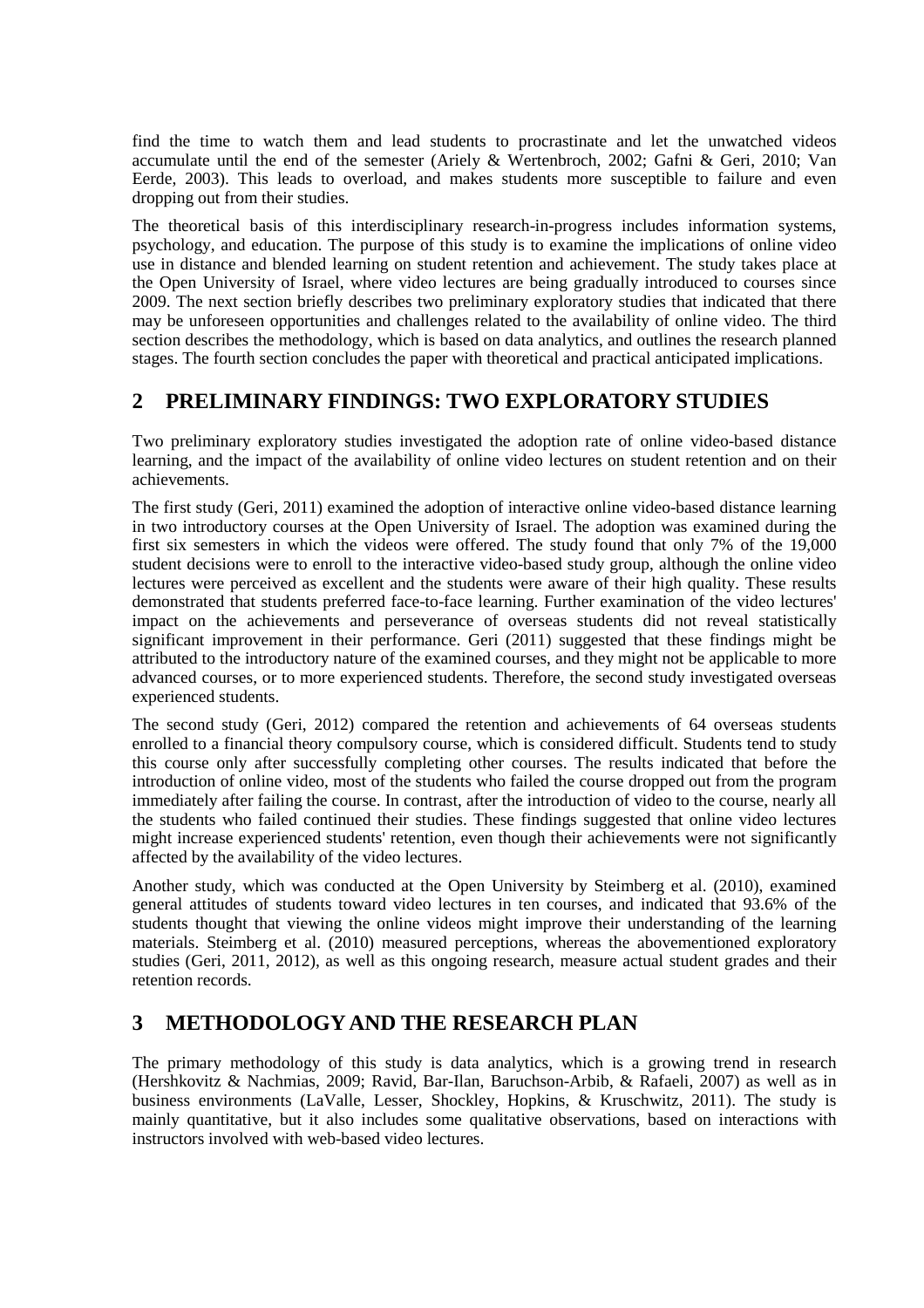This study takes place at the Open University of Israel, which is a distance-learning institute with about 42,000 undergraduate students and 3,700 graduate students (Open University President's report, 2011). Every year, the university recruits 11,000-12,000 new students. However, many of them drop out early in their studies. The Open University offers its students the choice of a full distance-learning model or a blended learning model. Students who choose the blended model combine face-to-face meetings with online support through course websites. These supplement traditional means of distance education, such as books and study guides. Since 2009, video lectures were gradually introduced to courses.

The purpose of this ongoing study is to investigate the implications of online video use in distance and blended learning environments on student retention and achievement.

The research includes the following phases:

- Analysis of adoption patterns of online video-based learning, based on course enrollment data, and attributes such as, number of courses studied, age, gender, prior experience with video-based learning.
- Analysis of the influence of available online video lectures on student retention and their achievements, based on grades, enrollments, ability to participate in face-to-face lessons, number of courses studied, prior experience with video-based learning, as well as other demographics.
- Comparative analysis of different models of online video lectures, such as interactive online sessions, recordings of face-to-face class meetings, and asynchronous online lectures. Their influence on student retention and achievement will be examined.
- Additional analyses, based on the findings of the previous phases, and integration of the results.

## **4 CONCLUSION**

The relatively low cost of producing and consuming online videos, and the ubiquity of the internet, enable their application for various sorts of instruction. The purpose of this research-in-progress is to examine the implications of online video use in distance and blended learning on student retention and achievement.

The main theoretical contribution of this interdisciplinary study is the introduction of information availability as a factor that may have negative implications, beyond those recognized as the wellknown phenomenon of information overload. Specifically, the research examines how information availability, when combined with procrastination may result in undesirable consequences.

Procrastination is a common phenomenon in academic contexts, where students are required to meet deadlines for assignment completion in an environment full of events and activities, which compete for the students' time and attention. Student syndrome refers to the phenomenon that many students begin to engage themselves in a task just before a deadline (Ariely & Wertenbroch, 2002). Numerous studies indicated that procrastination affects 46% to 95% of undergraduate students (Janssen & Carton, 1999; Kachgal, Hansen, & Nutter, 2001; Özer, Demir, & Ferrari, 2009). The availability of online video lectures that may be watched anytime and anyplace that suits the students may cause some students to procrastinate this task until the end of the semester. By then, the students may not have enough time to study all the necessary stuff, and as a result, they may fail the course.

As the trend of using web-based video for instruction strengthens, the findings of the suggested research will contribute to effective integration of online video in learning processes. Furthermore, the study will identify negative implications of certain aspects of online video lectures, and suggest ways to avoid them or reduce their undesirable effects.

The implications of this research-in-progress will provide useful guidelines for planning, implementing, and using a wide variety of online educational video applications, including: online distance-learning, online supplements to face-to-face learning, online professional training, and affordable lifelong learning opportunities.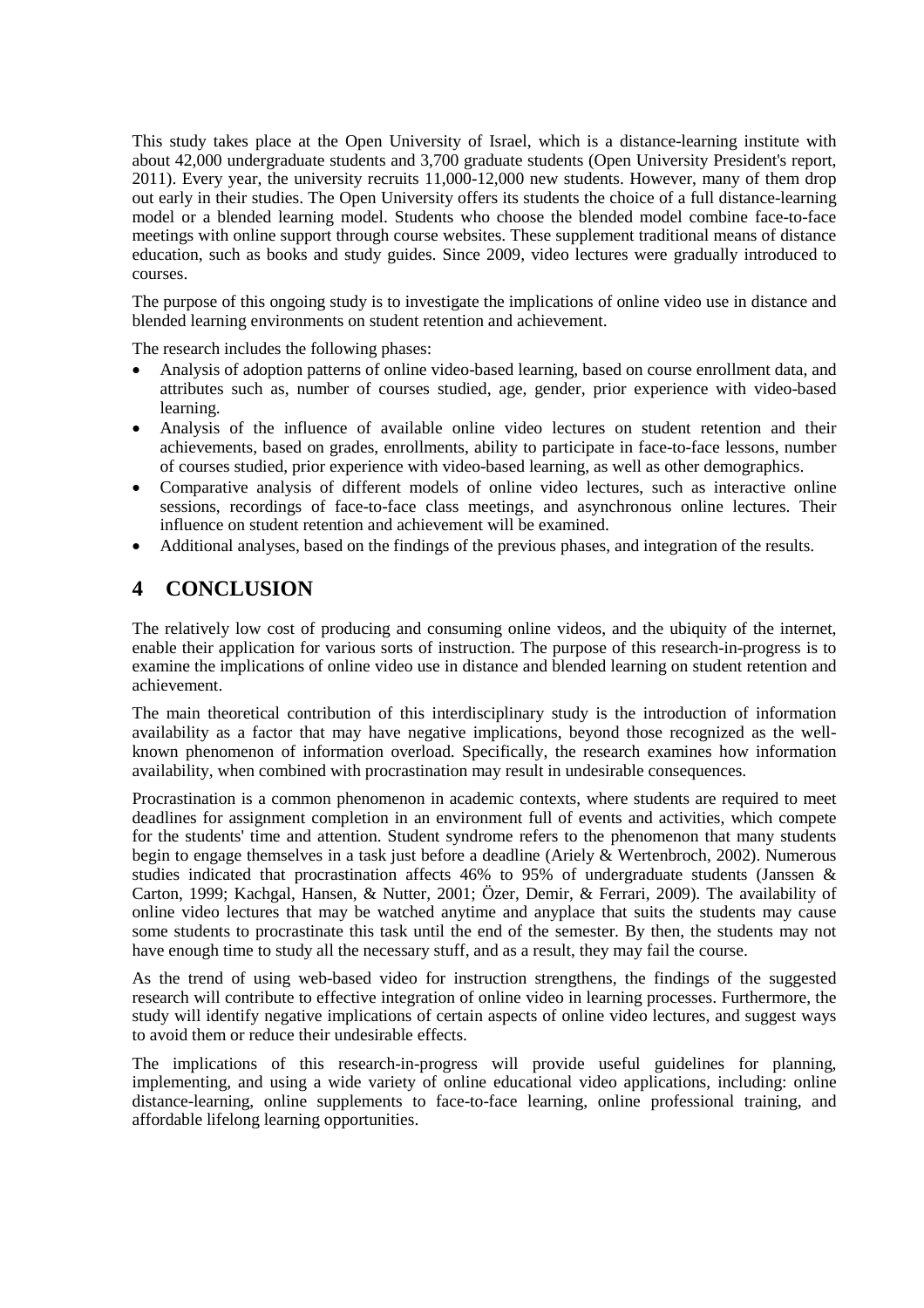#### References

- Ariely, D., and Wertenbroch, K. (2002). Procrastination, deadlines, and performance: Self-control by precommitment. Psychological Science, 13(3), 219-224.
- Brecht, H. D, and Ogilby, S. M. (2008). Enabling a comprehensive teaching strategy: Video lectures. Journal of Information Technology Education, 7, 71-86. Retrieved from http://jite.org/documents/Vol7/JITEV7IIP071-086Brecht371.pdf
- Cherrett, T., Wills, G., Price, J., Maynard, S., and Dror, I. E. (2009). Making training more cognitively effective: Making videos interactive. British Journal of Educational Technology, 40(6), 1124–1134. doi: 10.1111/j.1467-8535.2009.00985.x
- Copley, J. (2007). Audio and video podcasts of lectures for campus-based students: Production and evaluation of student use. Innovations in Education and Teaching International, 44(4), 387–399. doi:10.1080/14703290701602805.
- Davenport, T. H., and Beck, J. C. (2001). The attention economy: Understanding the new currency of business. Harvard Business School Press: Boston, MA.
- Dror, I., Schmidt, P., and O'connor, L. (2011). A cognitive perspective on technology enhanced learning in medical training: Great opportunities, pitfalls and challenges. Medical Teacher, 33(4), 291-296. doi:10.3109/0142159X.2011.550970
- Eastmond, D. V. (1995). Alone but together: Adult distance study through computer conferencing. Hampton Press: Cresskill, NJ.
- Gafni, R., and Geri, N. (2010). Time management: Procrastination tendency in individual and collaborative tasks. Interdisciplinary Journal of Information, Knowledge, and Management, 5, 115- 125. Retrieved from http://www.ijikm.org/Volume5/IJIKMv5p115-125Gafni448.pdf
- Geri, N. (2011). If we build it, will they come? Adoption of online video-based distance learning. Interdisciplinary Journal of E-Learning and Learning Objects, 7, 225-234. Retrieved from http://www.ijello.org/Volume7/IJELLOv7p225-234Geri764.pdf
- Geri, N. (2012). The resonance factor: Probing the impact of video on student retention in distance learning. Interdisciplinary Journal of E-Learning and Learning Objects, 8, 1-13. Retrieved from http://www.ijello.org/Volume8/IJELLOv8p001-013Geri0794.pdf
- Guri-Rosenblit, S. (2005). Eight paradoxes in the implementation process of e-learning in higher education. Higher Education Policy, 18(1), 5-29.
- Guri-Rosenblit, S. (2009). Distance education in the digital age: Common misconceptions and challenging tasks, Journal of Distance Education, 23(2). Retrieved from http://www.jofde.ca/index.php/jde/article/view/627/886
- Harman, K., and Koohang, A. (2005). Discussion board: A learning object. Interdisciplinary Journal of Knowledge and Learning Objects, 1, 67-77. Retrieved from http://ijello.org/Volume1/v1p067- 077Harman.pdf
- Hershkovitz, A. and Nachmias, R. (2009). Learning about online learning processes and students' motivation through Web usage mining. Interdisciplinary Journal of E-Learning and Learning Objects, 5, 197-214. Retrieved from http://ijklo.org/Volume5/IJELLOv5p197- 214Hershkovitz670.pdf
- Hiltz, S. R., and Turoff, M. (2005). Education goes digital: The evolution of online learning and the revolution in higher education. Communications of the ACM, 48(10), 59-64.
- Hirschheim, R. (2005). The internet-based education bandwagon: Look before you leap. Communications of the ACM, 48(7), 97-101.
- Janssen, T., and Carton, J. S. (1999). The effects of locus of control and task difficulty on procrastination. Journal of Genetic Psychology 160(4), 436-442.
- Kachgal, M., Hansen, L. S., and Nutter, K. J.(2001). Academic procrastination prevention/intervention strategies and recommendations. Journal of Developmental Education 25 (Fall), 14-24.
- LaValle, S., Lesser, E., Shockley, R., Hopkins, M. S., and Kruschwitz, N. (2011) Big data, analytics and the path from insights to value. MIT Sloan Management Review 52(2), 21-32.
- Moore, M., and Kearsley, G. (2011). Distance education: A systems view of online learning, 3<sup>rd</sup> edition. Wadsworth Publishing: Belmont, CA.
- Nachmias, R., and Ram, J. (2009). Research insights from a decade of campus-wide implementation of web-supported academic instruction at Tel Aviv University. The International Review of